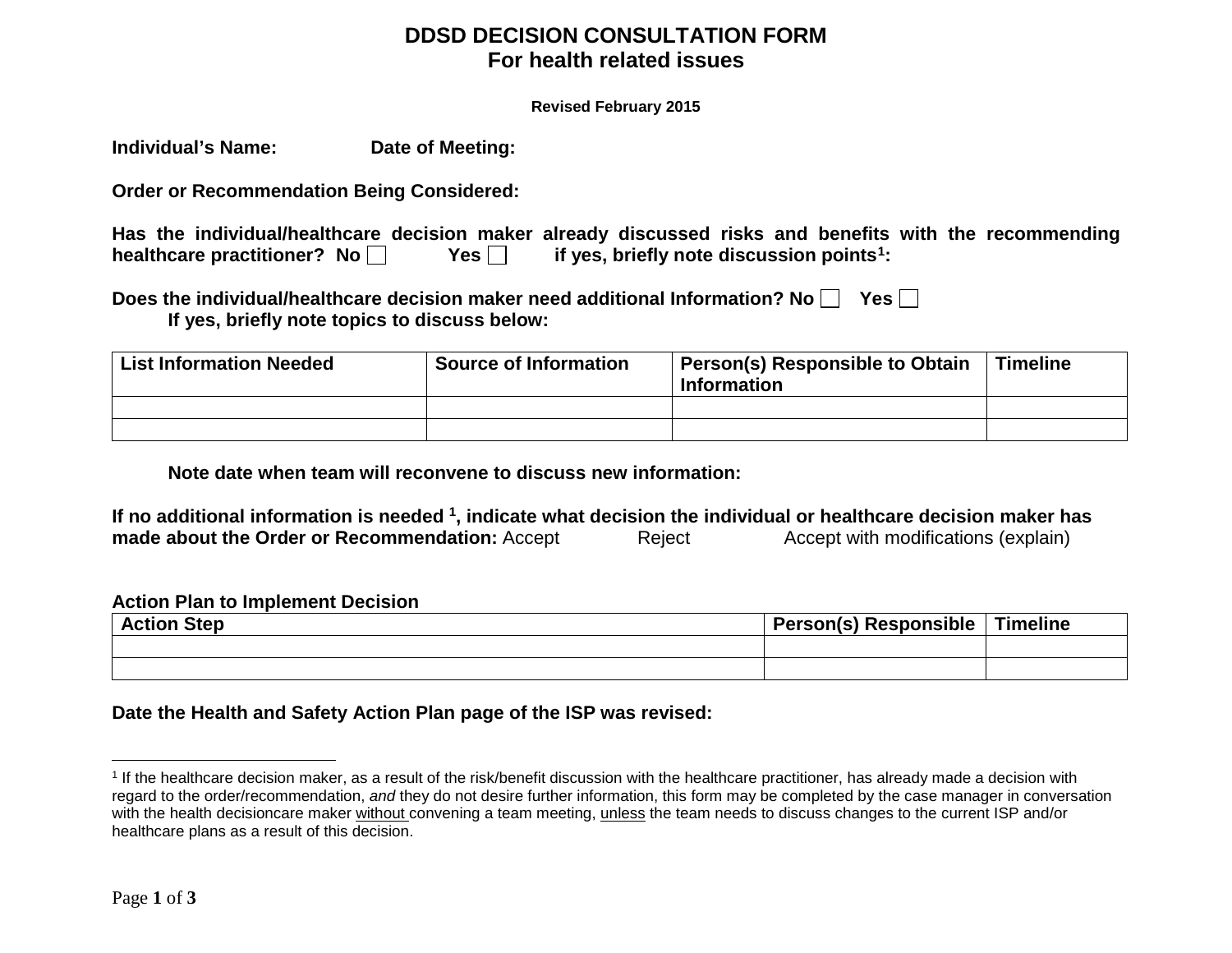# **DDSD DECISION CONSULTATION FORM For health related issues**

**Revised February 2015** 

# **Meeting Participants**

| Name (Printed) & Role on Team                       | <b>Signature</b><br>(Indicate "by phone" if applicable) | <b>Contact Information</b><br>(email, phone #) |
|-----------------------------------------------------|---------------------------------------------------------|------------------------------------------------|
| Individual:                                         |                                                         |                                                |
| <b>Healthcare Decision Maker:</b>                   |                                                         |                                                |
| Case Manager:                                       |                                                         |                                                |
| Clinical/Medical Consultant (s):<br>(if applicable) |                                                         |                                                |
| Other: (give role/title)                            |                                                         |                                                |
|                                                     |                                                         |                                                |
|                                                     |                                                         |                                                |
|                                                     |                                                         |                                                |
|                                                     |                                                         |                                                |